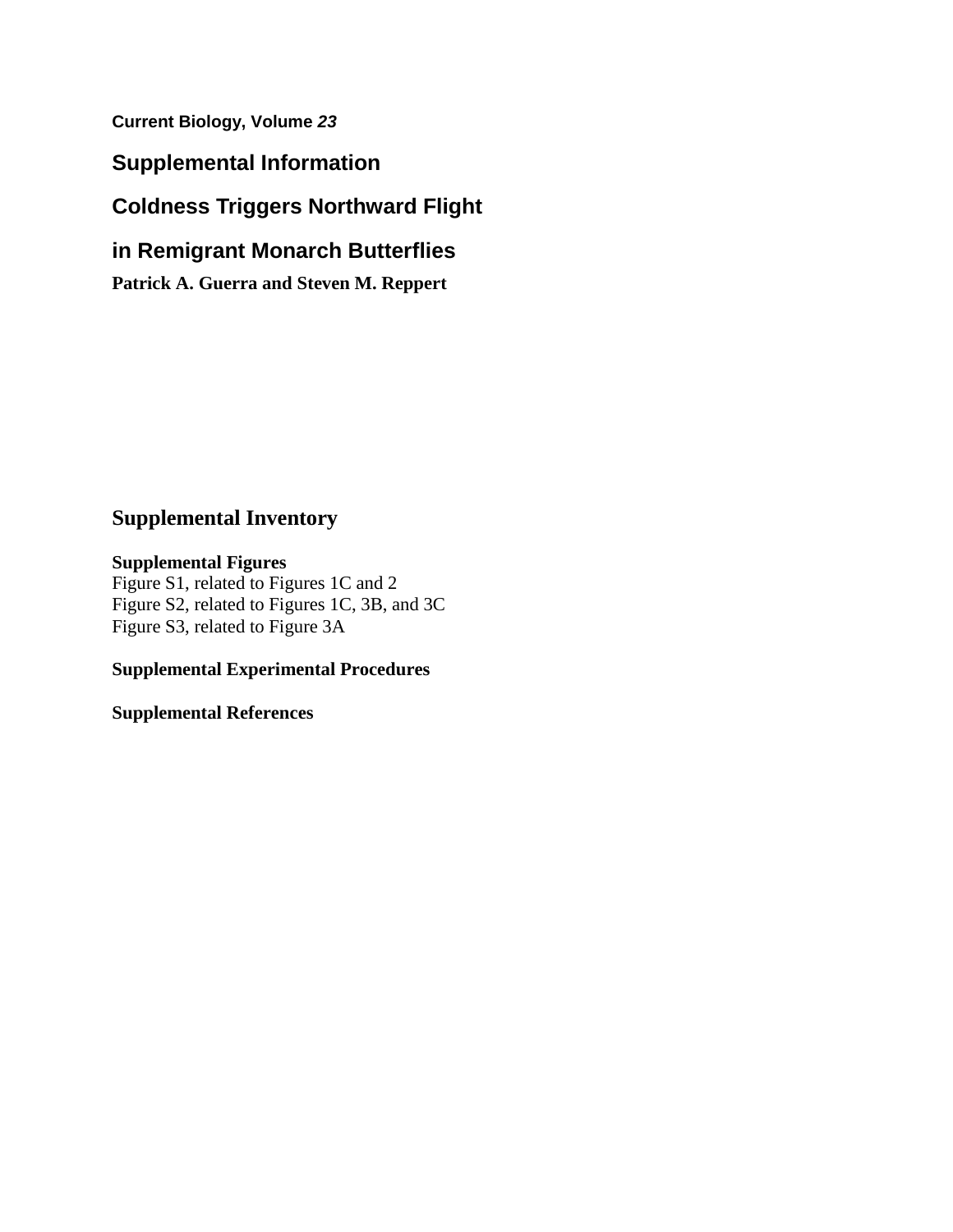

## **Figure S1, Related to Figures 1C and 2**. **Migratory Monarchs Returning Northward from Their Overwintering Sites in Mexico**

The remigrants are distinctive because they are faded and tattered. Top, male; bottom, female. Scale bar = 1 cm.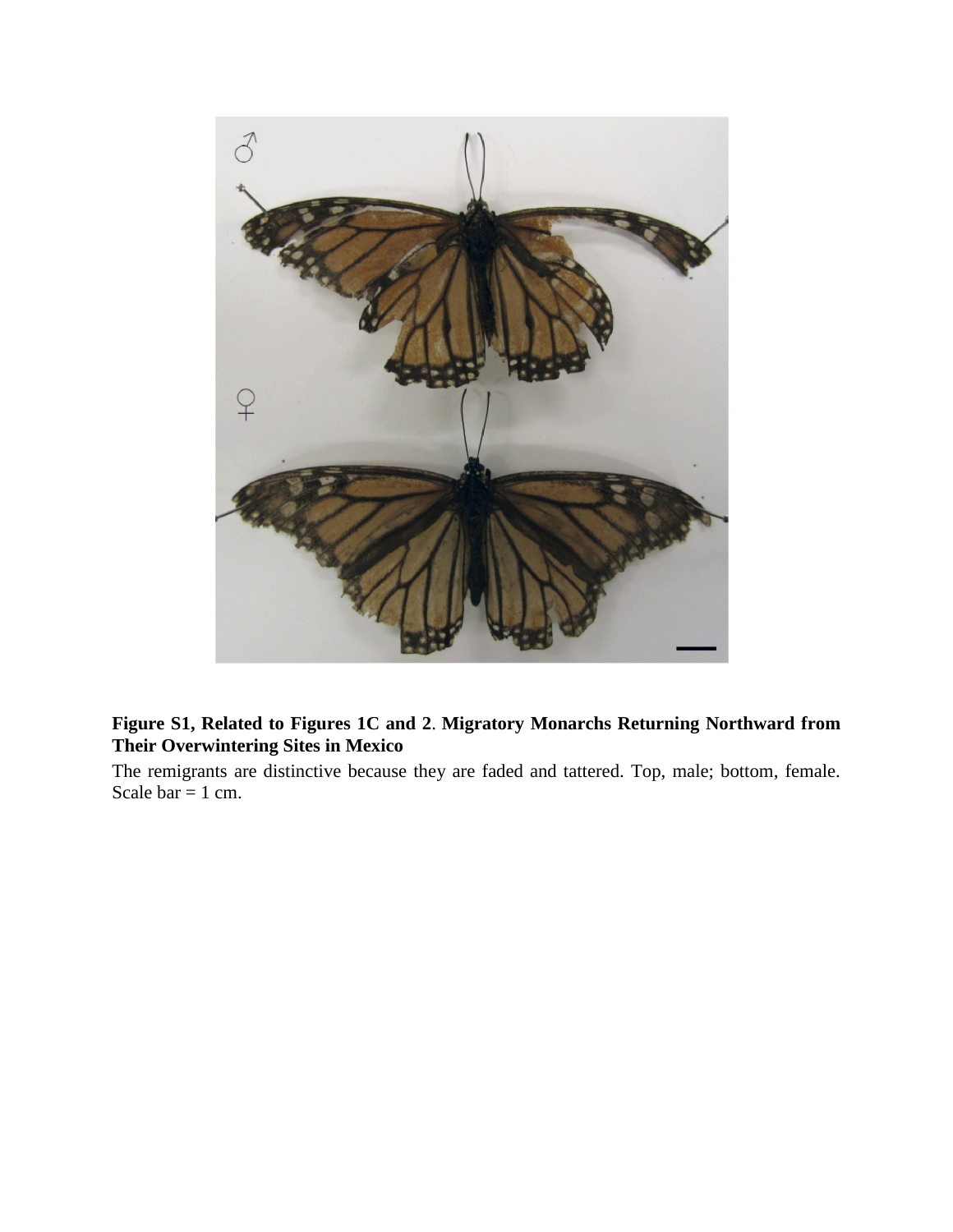

### **Figure S2, Related to Figures 1C, 3B, and 3C**. **Cold-Treated Fall Migrants Orient Their Flight in a Manner Similar to Spring Re-migrants**.

(A) The northward mean flight orientation of fall monarchs subjected to overwintering-like conditions of increasing photoperiod and cold temperatures from Figure 3B (green dots) is not different from the mean orientation of spring remigrant monarchs from Figure 1C, upper panel (red dots) (Watson  $U^2_{12,13} = 0.076, 0.5 > p > 0.2$ ).

(B) The northward mean flight orientation of fall monarchs subjected to overwintering-like conditions of constant photoperiod and cold temperatures from Figure 3C (blue dots) is not different from the mean orientation of spring remigrant monarchs from Figure 1C, upper panel (red dots) (Watson  $U^2_{11,13} = 0.5 > p > 0.2$ ).

(C) The mean flight orientation of fall monarchs subjected to overwintering-like conditions (increasing photoperiod and cold) and tested a second time after housed in 6-hr delayed lighting (green dots) ( $\alpha$  of 191 $\degree$ ,  $n = 6$ ,  $r = 0.866$ ,  $p = 0.005$ ) was not different from the mean orientation of spring monarchs housed under the phase-shifted lighting conditions from Figure 1C, lower panel (red dots) (Watson  $U^2_{6,10} = 0.179, 0.1 > p > 0.05$ ).

(D) Although there were not enough fall monarchs subjected to overwintering-like conditions (constant photoperiod and cold) who flew a second time after being phase-shifted (blue dots: n=4) to be compared statistically with spring monarchs housed under 6-hr shifted LD (red dots from Figure 1C, lower panel), the 95% confidence intervals of both groups overlapped (coldtreated fall migrants: 120-164°; spring re-migrants: 146-220°). These cold-treated, phase-shifted fall monarchs had a mean orientation of  $183^\circ$  (n = 4, r = 0.917, p = 0.022).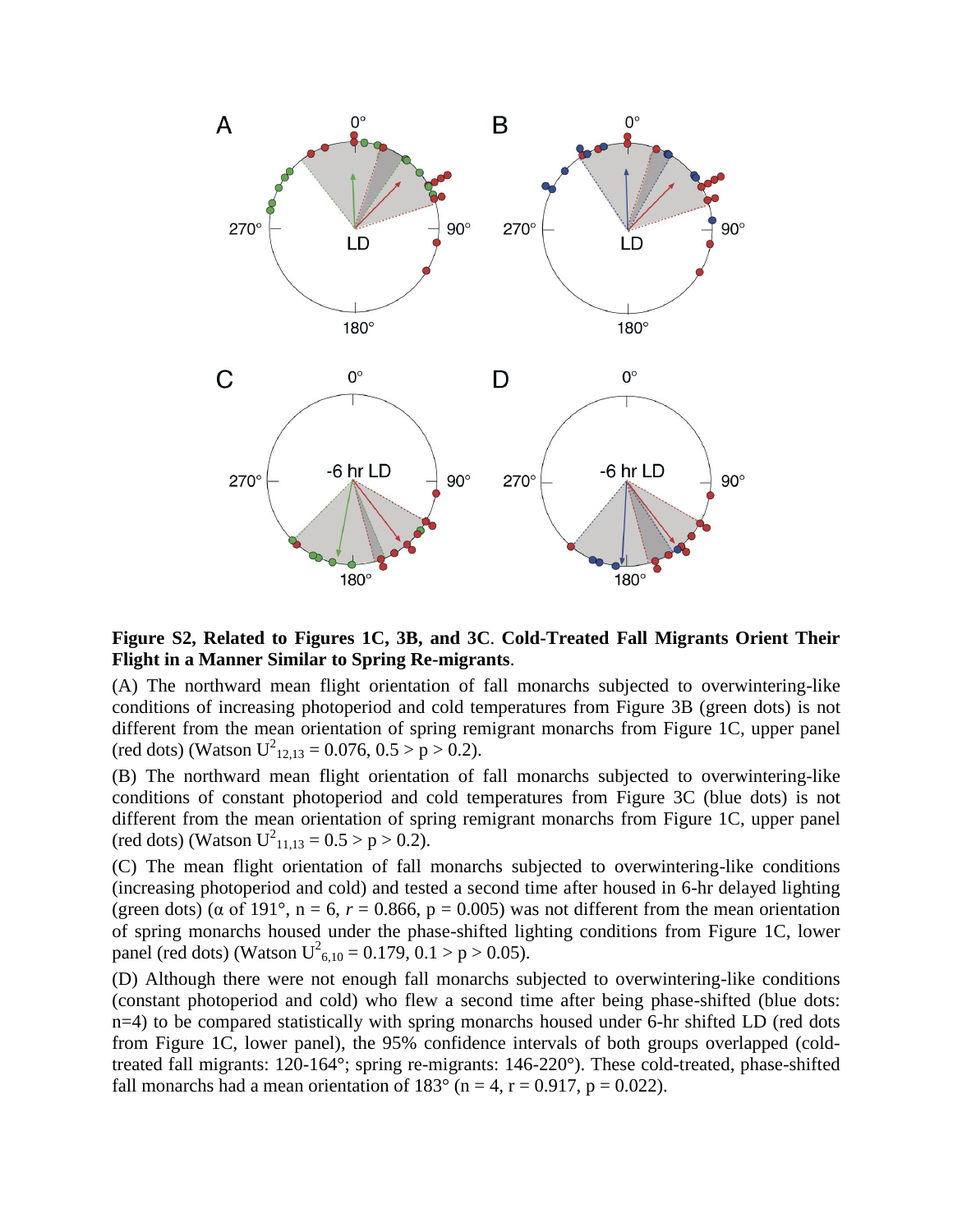

**Figure S3, Related to Figure 3A. Overwintering Low Ambient Temperature Patterns for Western North American Migrants**

The pattern of low temperatures at Monterey, California, a major overwintering site for western monarchs. Blue line, mean low temperature for a given month; red line, lowest temperature for a given month. Vertical dashed lines, approximate arrival and departure dates. Values are from July 2010 - June 2011 (source: wunderground.com). Although the temperature decrement is less pronounce compared to that in Mexico (Figure 3A), the low temperature trend over the year is similar.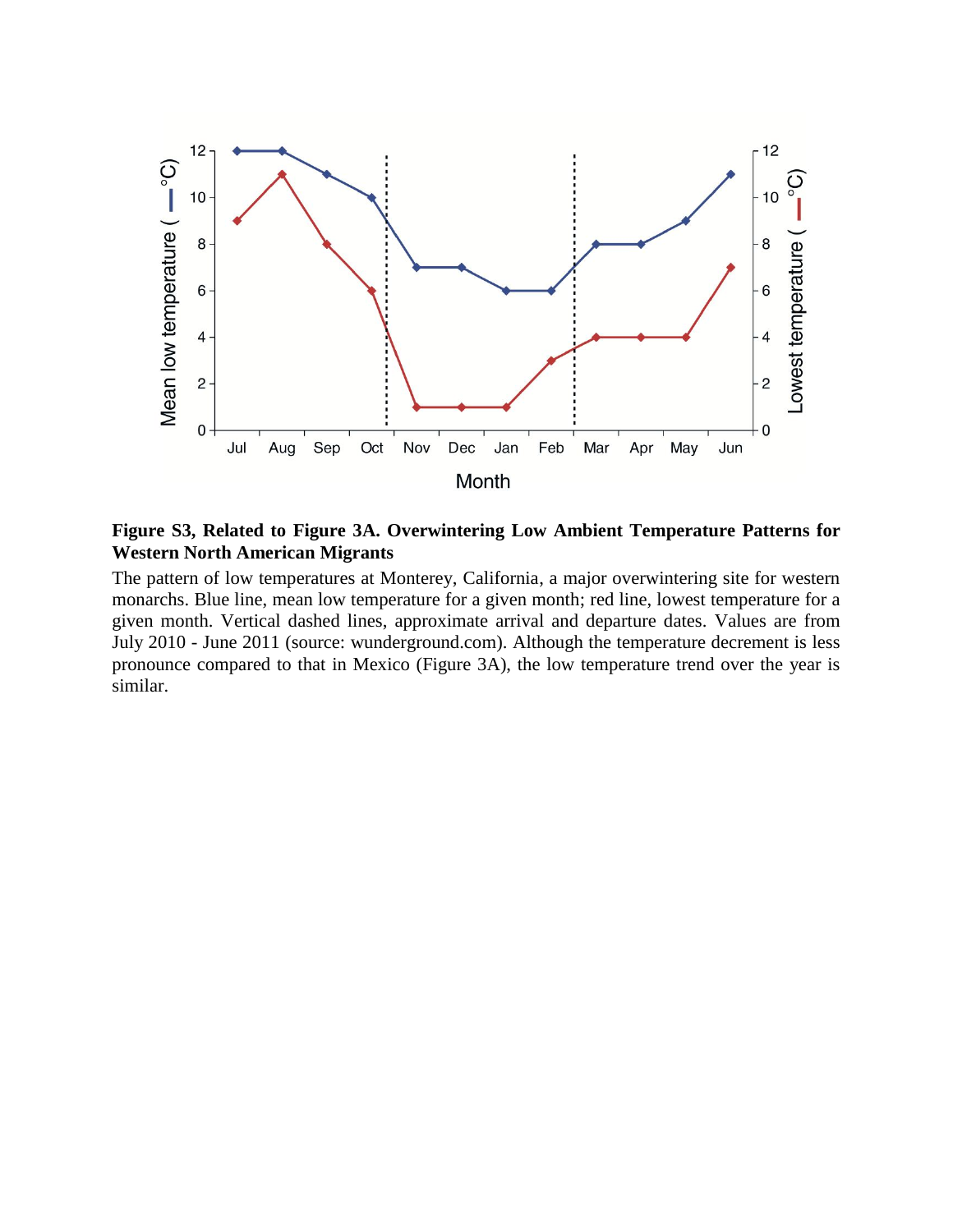### **Supplemental Experimental Procedures**

#### **Flight Release Trial Experiments**

#### *Animal Rearing and Housing*

We tested both fall migrant (fall 2011) and spring re-migrant (spring 2011 and 2012) butterflies in outdoor flight release trials (see below). Fall migrant monarchs were captured near St. Paul, Minnesota by Karen Oberhauser and supplied to us on 7 September 2011. Spring re-migrant monarchs were captured at various sites in southeastern Texas in the spring of 2011 and 2012 (Elgin, Texas 30°35'N, 97°37'W; Smithville, Texas 30°00'N, 97°16'W; Cheapside, Texas 29°28'N, 97°40'W; Port Lavaca, Texas 28°61'N, 96°63'W; Seadrift, Texas 28°42'N, 96°71'W). Monarchs were identified as fall migrants returning from overwintering sites in Mexico based upon their wing scale loss and wing tattering relative to next generation butterflies (Figure S1).

After capture, each monarch was housed in a glassine envelope and placed in an environmentally-controlled incubator. Fall migrants were housed in a Percival incubator in which the temperature was maintained at 21 °C during the light phase and at 12 °C during the dark phase, to coincide with typical fall conditions [1]*.* Spring re-migrants were housed in a Tritech Research incubator, where the temperature was maintained at 23 ºC during the light period and at 9°C during the dark period, to coincide with typical spring conditions. Prior to release trials, butterflies were entrained to their respective LD cycle for at least five days. The incubator of fall migrants from September 2011 had its lighting regime set to coincide with prevailing fall light conditions, with lights on from 0600 to 1700 hours Eastern Standard Time (EST). Spring re-migrant monarchs from April 2011 were placed in one of two incubators with a 12hr:12hr light:dark cycle (LD), in which the LD cycle of one was timed to prevailing light conditions, with lights on from 0600-1800 hrs Central Standard Time (CST). The other group was housed under a 6-hr delayed lighting cycle, with lights on from 1200-2400 hrs. Spring remigrant monarchs from April 2012 having either no antennae, a single antenna, or both antennae painted clear were treated as described previously prior to testing [2, 3]*.* All monarchs were removed from their envelopes and fed 25% honey every third day.

#### *Flight Release Trials and Analysis*

In contrast to prior work that used a flight simulator to assess the flight orientation of monarchs [1-3], we were unable to use a flight simulator as temperature (mean temperature:  $31 \pm 0.8$  °C, n  $= 5$ , range: 29-33 °C) conditions in Texas during spring 2011 precluded its consistent use. Therefore, we performed trials in a manner similar to that of [4] and [5] to assess the flight orientation of the butterflies in spring 2011; as spring 2012 temperature conditions were similar to those of spring 2011, and to keep a consistent protocol in our behavioral assay, we also performed release trials during fall 2011 and spring 2012 using the same method.

Prior to trials, butterflies were entrained to their respective LD cycle for at least five days. On the day of trials, monarchs from the incubators were housed together in an outdoor holding cage to acclimate to outdoor conditions, for 30 minutes. For spring monarchs, although each monarch possessed an arbitrary number written on one of its hindwings using a permanent marker for recording purposes, the observer did not know from which specific incubator a monarch came from during a trial. We conducted all trials outdoors, between the hours of 1230 and 1500 hrs CST, under sunny skies in a field. Prior to each trial, we recorded the ambient wind speed; if wind conditions were non-conducive for trials, i.e., wind gusts  $>3$  m/s, we waited for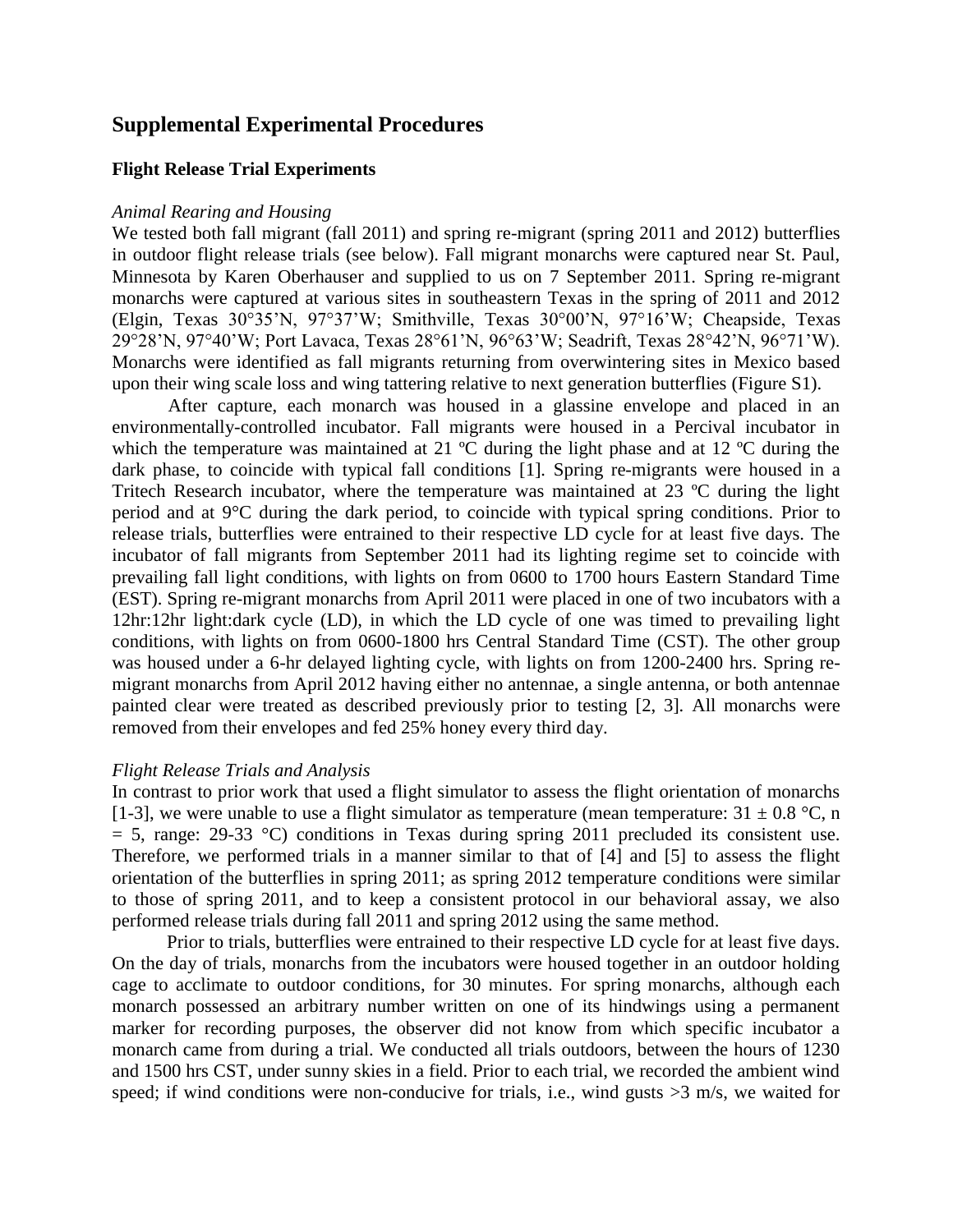the winds to calm before commencing a trial. For a given trial, a single, randomly chosen monarch was removed from the holding cage and was placed in a covered cage for five minutes. The cover was then removed, and the monarch was free to leave the cage; monarchs would typically leave the cage between 30-45 seconds after cover removal.

Once a monarch left the cage and was flying, we used a hand-held compass (Spring 2011: Silva Starter 1-2-3 base plate compass; Fall 2011 and Spring 2012: Silva Guide Model 426 sighting compass) to estimate the butterfly's disappearance bearing (i.e., the compass direction when the monarch disappeared from sight) [4, 5]. We found no difference in the readings given between the two compass types. For example, when observing the mean disappearance bearing of fall 2011 migrants, the disappearance bearings obtained with either the sighting ( $\alpha = 209^{\circ}$ , n = 11,  $r = 0.577$ ,  $p = 0.022$ ) or base plate compass ( $\alpha = 212^{\circ}$ ,  $n = 11$ ,  $r = 0.608$ ,  $p = 0.014$ ) were similar ( $R_{0.05, 11} = 0.357$ ,  $p > 0.05$ , Moore's test). Although our estimates of disappearance bearing will contain a degree of error (i.e., we made measurements to the nearest  $5^{\circ}$ ), any systematic bias on orientation measurements would not have been introduced using this method [6].

For our analysis, we excluded monarchs that did not fly or that did not exhibit sustained flight to disappearance. We had a 35% success rate of butterflies that exhibited sustained flight, as 23 out of 66 monarchs used yielded stable flight data; this number is similar to the number of fliers for migrants during the fall tested in a flight simulator (31% success rate, as 34 out of 110 monarchs flew continuously for five minutes during their first attempt in a flight simulator during Fall 2010). As a natural control, we estimated the disappearance bearings of naturally flying monarchs observed at a separate field in the same manner as our release trials.

Previously, methods of measuring lepidopteran flight orientation in release trials have been criticized [7]. One concern is the potential of an escape response, in which butterflies will fly erratically upon leaving the holding cage during release trials. However, we found that it was easy to distinguish escape behaviors or erratic flight from the natural flight of monarchs that were flying in a migratory manner. In our release trials, monarchs exhibited their natural migratory flight pattern when observed using our method. Individuals that did demonstrate an escape response were excluded from our analysis. Importantly, the r value for the mean disappearance bearing of monarchs in release trials (e.g., Spring 2011:  $r = 0.73$ ,  $n = 13$ ) was virtually identical to the r value seen in experiments with tethered fall migrants whose flight orientation was monitored in a flight simulator ( $r = 0.67$ ,  $n = 10$  [2];  $r = 0.714$ ,  $n = 12$  [1]). Thus, our release data provide an excellent assessment of flight direction.

#### **Flight Simulator Experiments**

#### *Animal Rearing and Housing*

Fall migratory monarch butterflies were captured by Fred Gagnon (between 13 September 2011 and 27 September 2011; near Greenfield, Massachusettts [latitude 42°59'N, longitude 72°60'W]) and David Cook (29 October 2011; near St. Marks, Florida [latitude 30°9'N, longitude 84°12'W]). After capture, migrants were housed indoors in glassine envelopes in a Percival incubator (set at 70% humidity), and were removed from their envelopes every third day and fed a 25% honey solution.

To test monarchs subjected to lighting (source: [www.timeanddate.com\)](http://www.timeanddate.com/) and temperature (source: [www.learner.org/jnorth/\)](http://www.learner.org/jnorth/) conditions similar to those found at roosts at the overwintering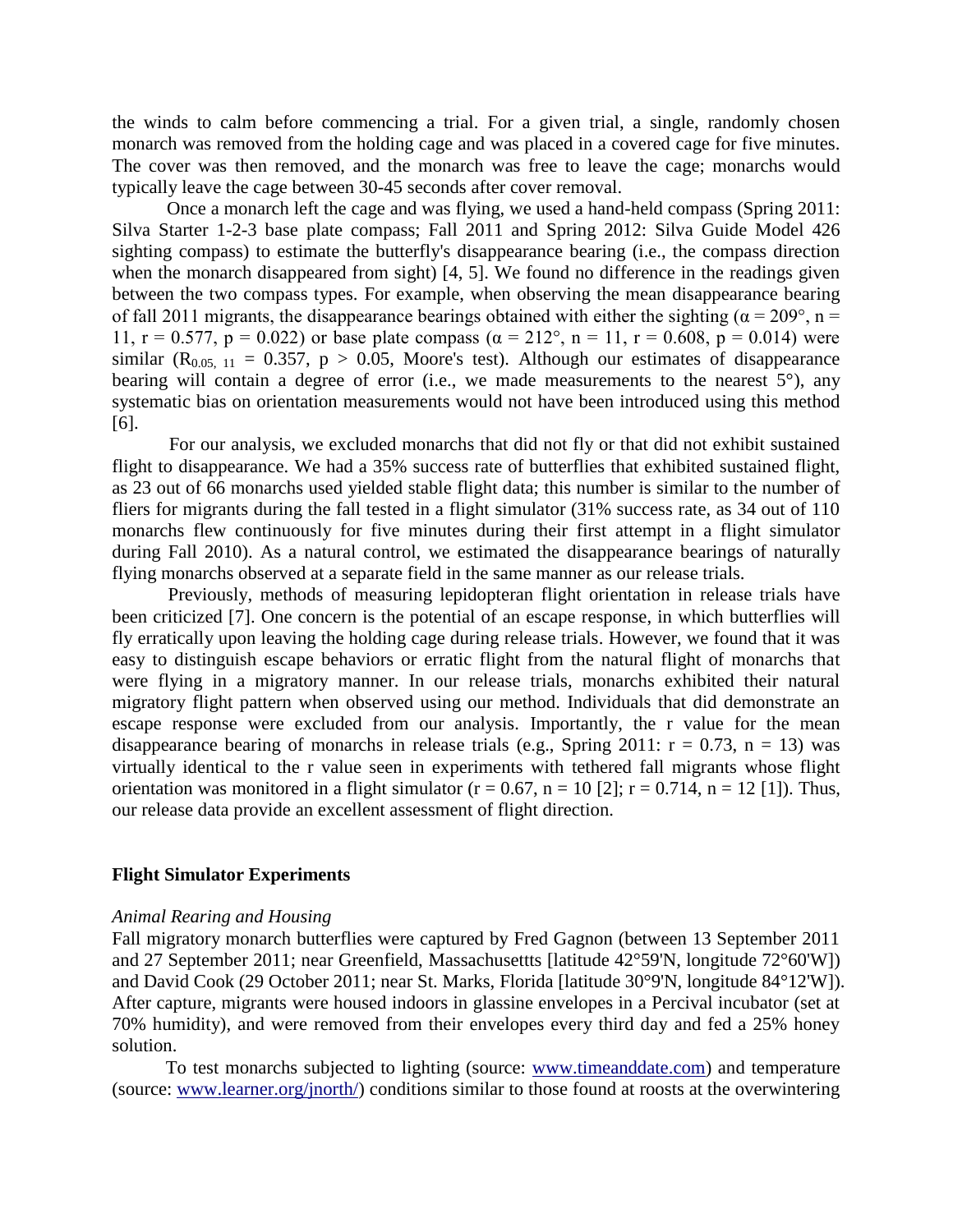sites in Mexico (Figure 3A), monarchs were placed in a Percival where the photoperiod increased from an 11hr:13hr LD (lights on between 0600 and 1700 EST) to a 12hr:12hr LD (lights on between 0600 and 1800 EST), where the photoperiod increased in length every 5 days (Figure 3B). In addition, during this photoperiod increase and for 4 days after (24 days total), monarchs were kept at 11  $\degree$ C during the light phase and at 4  $\degree$ C during the dark phase (Figure 3B). After this period, to facilitate testing in the flight simulator (see below), the temperature conditions were changed to 21 °C during lights on and 12 °C during lights off (Figure 3B). As a control for changing photoperiod conditions, other monarchs were housed in another Percival with constant 12hr:12hr LD conditions (lights on between 0600 and 1800 EST) (Figure 3C). Monarchs in this different Percival received the same 24-day period of cold conditions as described above, followed by the same change to a warmer temperature regime after this period (Figure 3C). Other fall migrants were kept in fall-like control conditions, where the Percival was set with a constant 11hr:13hr LD (lights on between 0600 and 1700 EST), and temperature conditions consisting of 21 °C during lights on and 12 °C during lights off (Figure 4A and B).

#### *Flight Simulator Trials and Analysis*

Monarchs of mixed sex were tethered for flight trials as previously described and their flight behavior was assayed with a flight simulator outdoors [1-3]. Monarchs housed under overwintering-like photoperiod and temperature conditions, and those housed under overwintering-like temperature conditions alone, were tethered and tested in the flight simulator after receiving the full 24-day temperature treatment period. Monarchs housed under fall-like control conditions were tested after at least 10 days after housed under fall-like conditions.

Flight simulator trials were conducted under sunny skies in Shrewsbury, Massachusetts (latitude 42°17'N, longitude 71°42'W), during a time when the sun could be seen from the butterflies' position in the flight simulator. Flight trials were conducted between 1300 and 1500 hours EST. Monarch butterflies that were tested in the flight simulator a second time (i.e., monarchs from a Percival with either photoperiod and temperature conditions similar to the overwintering sites or to these temperatures alone) were placed in another Percival with a 6-hr delayed lighting cycle, and were tested at least 5 days after being switched to this shifted light cycle. Only butterflies that flew continuously for a period of at least 5 min and that presented a directional flight path ( $Z$ -scores  $> 500$ ) were considered for all analyses [1-3]. We determined the significance of flight orientation and the mean direction of monarchs tested in the flight simulator using circular statistics in Oriana (Kovach Computing Services).